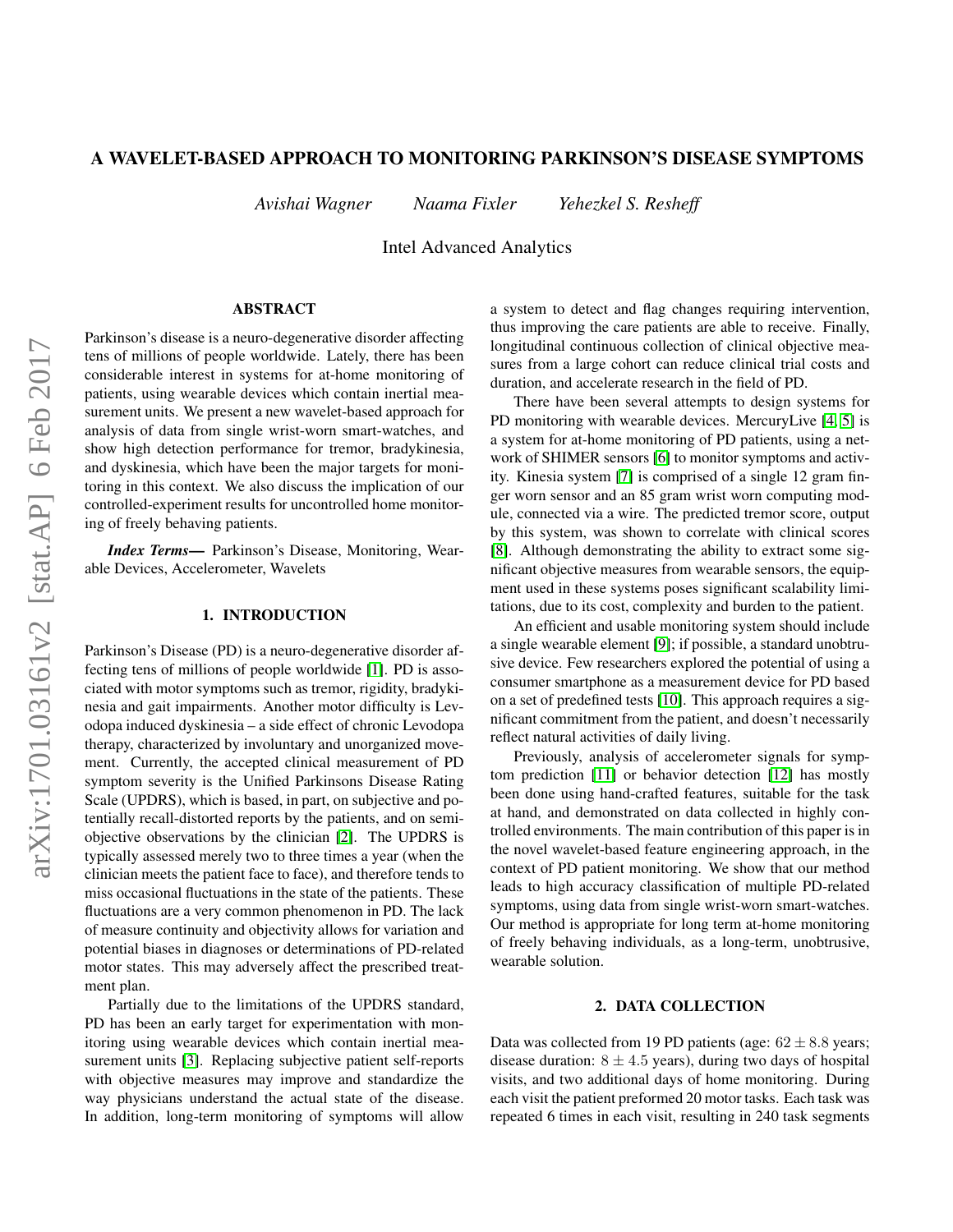per patient.

Motor tasks performed by the patients were divided into 5 general groups of activity: Resting (e.g. sitting quietly), gross upper limb movement (e.g. folding towels), fine upper limb (e.g. drawing), periodic hand movement (e.g. hand rotation), and walking.

During each task, a physician graded a number of symptoms (tremor, dyskinesia, bradykinesia) on a score from 0 to 4, where 0 indicates the symptom is not present, and 4 indicates a strong presence. For modeling purposes, we grouped scores 2, 3 and 4 into one bin, due to imbalanced distribution of the values. We treat the labels as ground truth while being aware of the inter-rater variability associated with such tests, and its implications on the quality of automatic classification.

Subjects arrived at the clinic twice, in different stages of the medication effect cycle, to allow observation of the same patients with differential symptom severity. The first visit started in the on state during which the patient experienced a positive response to medication, and continued through the transitioning to the off state, during which the patient experienced a reemergence of the Parkinsonian symptoms suppressed during the "on" state. The second visit started in the clinical off state, following at least 12 hours without medication intake, and following medication intake, continued through the transitioning of the subject to the on state.

Raw tri-axial accelerometer data was collected using a single wrist-worn smart-watch (GENEActiv<sup>[1](#page-1-0)</sup>), at 50Hz throughout the visit, including the full duration of the motor tasks and the breaks between them in which the patients were free to behave naturally. During the two days of home monitoring, accelerometer data was recorded continuously at 50Hz, 24 hours a day.

### 3. MODELING

#### <span id="page-1-3"></span>3.1. Wavelet features extraction

The wavelet transform has proven to be an effective tool in signal processing, classification, and clustering [\[13,](#page-4-11) [14\]](#page-4-12). Wavelets can handle non-stationary signals better than the Fourier transform, and capture localized information on the time-frequency plane. This property is very important in our case, since we are trying to capture events in time and frequency such as temporary tremor. The wavelet coefficients are obtained by translating and scaling a unique mother wavelet function. For a signal of length  $2^k$ , we have in total  $k$  scales, where each scale represent a different level of frequencies, with higher scales relating to the lower frequency. Using signals of a length which is a power of 2 allows us to make use of the pyramidal algorithm [\[15\]](#page-4-13) to obtain the wavelet coefficients at different scales.

Following [\[13\]](#page-4-11), we use the absolute and relative contribution of each scale. Specifically, denoting the contribution to the total energy, of each scale  $cont_i$ , we then use the relative energy:

<span id="page-1-1"></span>
$$
rel_j = cont_j / \sum_i (cont_i)
$$
 (1)

For a signal of length  $2^k$  we now have in total  $2k$  features, k contribution features and k relative energy features. These features have the advantage of being very easy to compute, helpful in understanding the dominant frequencies in our signal, and as we show, very useful for PD symptoms detection.

### 3.2. Symptoms estimation

# <span id="page-1-2"></span>Algorithm 1 Rest Tremor Classification

- **Input:** Raw signal, tremor labels, tremor thresholds  $\theta_1$  and  $\theta_2$
- **Output:** tremor prediction  $t \in \{0, 1, 2\}$ 
	- 1: ∀*i* : Extract the features  $rel_i^X$ ,  $rel_i^Y$  and  $rel_i^Z$  (eq. [1\)](#page-1-1)
- 2:  $\forall i : rel_i^{(avg)} \leftarrow (rel_i^X + rel_i^Y + rel_i^Z)/3$
- 3: Train a one-vs-all multi-class SVM using the set of  $rel(avg)$  features, with the tremor level target.
- 4: For each axis, predict tremor level:  $pred \in \{0, 1, 2\}$ , using the axis-specific relative features (1)
- 5:  $pred^{total} \leftarrow pred^{X} + pred^{Y} + pred^{Z}$
- 6: if  $pred^{total} > \theta_1$  then
- 7: predict 2
- 8: else if  $pred^{total} > \theta_2$  then
- 9: predict 1
- 10: else
- 11: predict 0
- 12: end if

For each axis (x, y, z) both relative energy features (equation [1\)](#page-1-1) and mean relative energy (average over the 3 axes, of the former) are computed for each of the wavelet scales. During training, the mean relative energy features are used in a Support Vector machine (SVM) to predict the tremor level (0, 1, or 2) as annotated by the physician during the task.

Next, the model is utilized to evaluate a per-axis tremor score by using the axis-specific relative energy features in the trained SVM. Finally, the sum of the per-axis scores is threshold-ed heuristically to obtain the final prediction (see Algorithm [1\)](#page-1-2). The rational behind this approach is that while the tremor manifests often in only a single axis, the physician provides a single score which is then assigned to the data from all three axes. The final stage may be improved by using a more rigorous machine learning approach, and learning a function from the per-axis scores to the final classification.

The model described above in Algorithm [1](#page-1-2) is used for the prediction of tremor in resting conditions. The same method is used to predict bradykinesia in gross upper limbs movements, and dyskinesia in rest (both are binary classifications

<span id="page-1-0"></span><sup>1</sup>www.geneactiv.org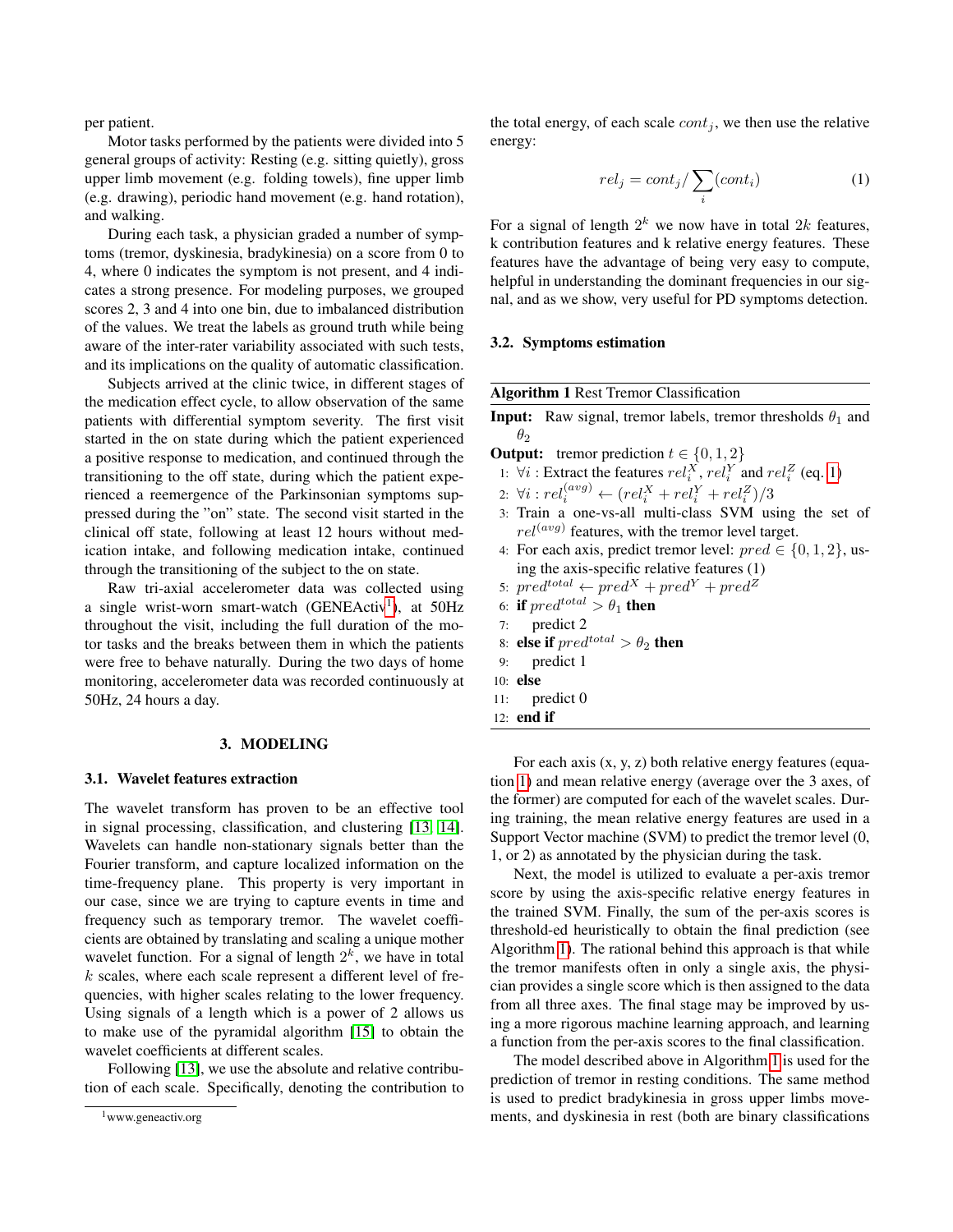<span id="page-2-0"></span>

Fig. 1: Misclassification or mislabeling? Raw accelerometer signals from patients at rest with and without tremor. Visually similar signals were labeled differently by the physician.

and thus the final decision in rows 6-11 is replaced with a single threshold). We omit the full description of these models due to space considerations.

# 4. EXPERIMENTS AND RESULTS

#### <span id="page-2-2"></span>4.1. Data processing

Raw accelerometer data was split into 10 second intervals (500 samples), with 50% (5 second) overlap between adjacent segments to ensure that momentary patterns to be detected are not missed because of boundary effects. Since the duration of many of the motor tasks is longer than 10 seconds, each interval was assigned the scores associated with the task segment it belonged to. The 10 second intervals were then further processed using a wavelet transform, as described in Section 3.1.

In order to obtain a signal windows of a length which is a power of 2, we use a spline interpolation (in the output we have is a signal with the length  $2^k$  where k is the smallest integer such that the length of the signal is smaller than  $2^k$ ). We then apply the Debuchy wavelet transform [\[16\]](#page-4-14) on the output and use the relative contribution features as described in Section [3.1.](#page-1-3)

### 4.2. Evaluation

All models were evaluated using leave one patient out crossvalidation; a 19-fold cross validation, where each group is the the set of intervals which belong to one of the 19 patients. This procedure helps avoid over-fitting our models to specific patients, allowing the models to have global value, and good generalization properties for new patients.

# 4.3. Tremor

Tremor is among the more visible symptoms of PD, and arguably the most associated with it. Figure [1](#page-2-0) shows typical

<span id="page-2-1"></span>

Fig. 2: Boxplots of the 3, 4, and 5 relative scales, for each tremor level, as assigned by a physician.

signals from a patient at rest labeled by a physician as with or without tremor (second and third lines respectively).

Rest tremor is characterized by a fast oscillation of the accelerometer signal, making the relative energy features most appropriate for classification of the extent of tremor (0, 1, or 2 labels correspond to no-tremor, some-tremor and severetremor). Figure [2](#page-2-1) shows that the higher frequencies such as  $rel_3$  are much more pronounced in strong tremor, than the lower frequencies such as  $rel_4, rel_5$ .

The results of our classification model for rest tremor are displayed in Table [1a](#page-3-1). The main source of error is in separating no tremor at all (0 label) and very small tremor such as finger tremor or tremor that is suppressed by the patient (1 label), in both cases the tremor is apparently not detected by the sensor. Moreover, some of our algorithm's mistakes are probably labeling mistakes (see Fig. [1](#page-2-0) for representative examples).

We stress that the suggested method is very convenient for use in home-monitoring environments. The data required is derived solely from a wrist-worn smart-watch which does not overly burden the patient, and the model uses fast and standard calculations suitable for real-time systems on any platform.

## 4.4. Dyskinesia

#### *4.4.1. Rest dyskinesia*

Dyskinesia is a motor problem involving involuntary movements, and is a known side-effect of long term PD levodopa therapy, affecting up to 80% of chronically treated patients [\[17\]](#page-4-15). During rest, we expect these involuntary movements of the body to manifest in a significantly lower frequency band than tremor.

The binary classifier for this task (Dyskinesia present or not) utilizes both absolute and relative energy features. Data from signal segments where the patient is either sitting or standing are used. We modify the algorithm for tremor classi-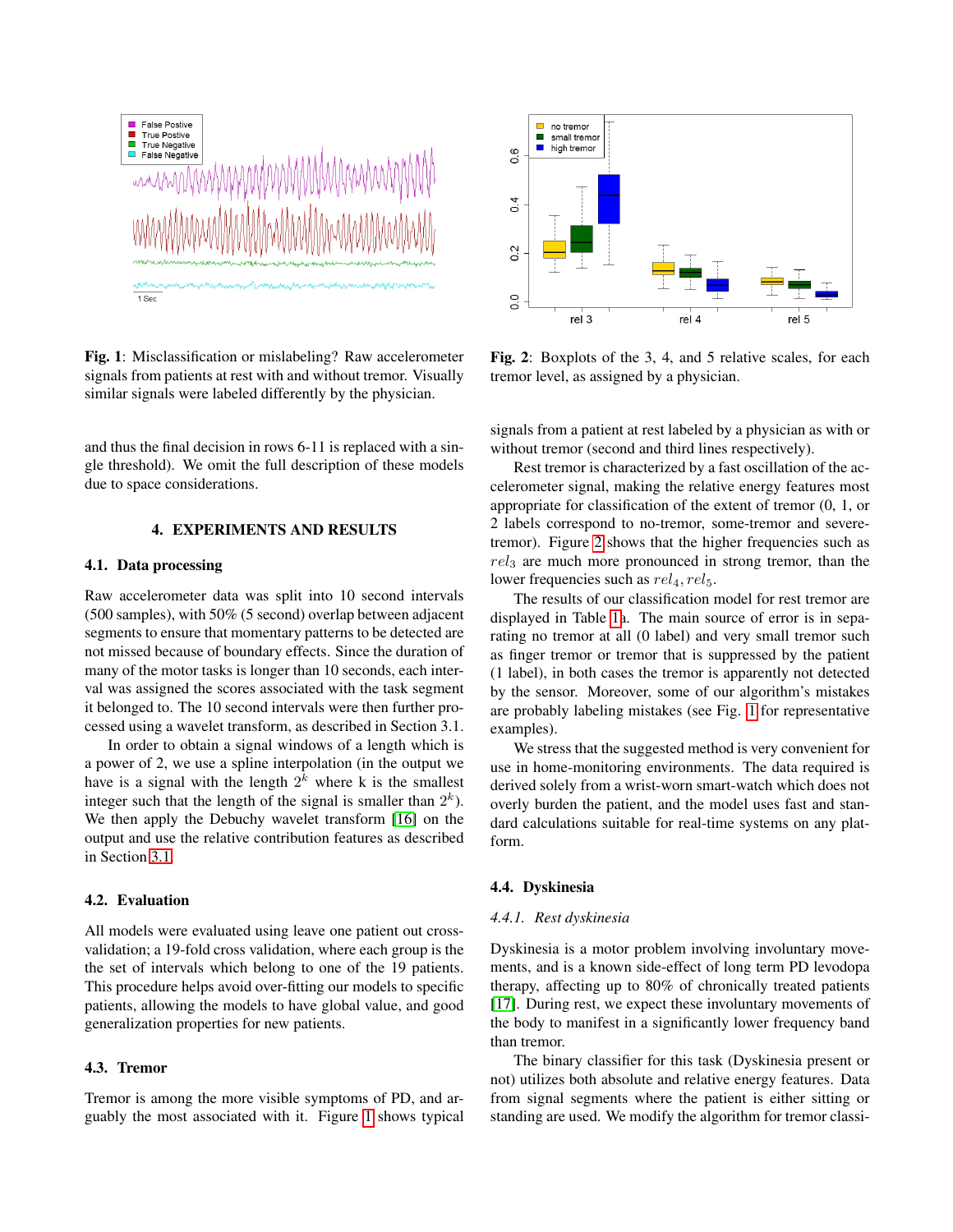fication (Algorithm [1\)](#page-1-2) first by using the two kinds of features, and furthermore, since this is now a binary classification we change the thresholding (lines 6-12) to reflect this. A segment is classified as positive if at least one of the axes received a positive label. An ROC curve was computed by averaging the per-axis probability derived from an SVM, leading to an AUC of 75%.

#### *4.4.2. Walking dyskinesia*

While we can detect dyskinesia in rest, the task of monitoring strong dyskinesia in active individuals is substantially more complicated since intentional and involuntary movements overlap both in frequency bands and in structure. Yet, for a known well-structured activity, this is still possible.

During regular walking, the majority of the accelerometer signal is limited to a single axis (we denote this the X axis). We compute for each energy level the relative contribution of the X axis, relative to the other two axes (see section [4.1](#page-2-2) for the definition of the  $cont_i^{axis}$  features) as follows:

$$
\forall i: w_i = \frac{cont_i^y cont_i^z}{cont_i^x}
$$

Here again we use an SVM with 19-fold cross validation. The AUC in a leave one-patient out cross-validation obtained for this classification is 0.92 (see confusion matrix in Table [1c](#page-3-1)).

### 4.5. Bradykinesia

Much work has been done on detecting bradykinesia from hand rotation and other periodic hand movements [\[18\]](#page-4-16). Here we attempt to monitor bradykinesia in gross upperlimb movements such as folding towels, organizing sheets of paper in a folder, and reaching out to take a glass of water and drinking it. These more natural behaviors are intended to approximate at-home monitoring of patients during everyday activities. In this task, we again use the relative features in the classification process. The AUC for the ROC obtained is 70%.

### 5. CONCLUSION

PD is a prevalent neurodegenerative disease, which manifests predominantly as a movement disorder. As such, it is an interesting use-case for the introduction of wearable devices and sensors as a means of cheap and continuous monitoring of patient condition.

We present here a novel wavelet-based method for calculating objective measures related to the major Parkinsonian symptoms, and monitoring targets: tremor, dyskinesia and bradykinesia. Whereas previous work focused on handcrafting specific features for classification of the various symptoms of interest, the approach adopted here allows the same Table 1: Confusion matrices for classification of tremor, dyskinesia, and bradykinesia.

| (a) resting tremor |      |     |     |  |
|--------------------|------|-----|-----|--|
| True/Pred          |      |     |     |  |
|                    | 1531 | 28  |     |  |
|                    | 390  | 159 | 10  |  |
|                    |      | 52  | 218 |  |

<span id="page-3-1"></span>

| (b) resting dyskinesia |      |  |  |  |
|------------------------|------|--|--|--|
| True/Pred              |      |  |  |  |
|                        | 1264 |  |  |  |
|                        |      |  |  |  |

(c) walking dyskinesia  $True/Pred$   $0$  1

> $0 \mid 2244 \mid 19$ 1 145 309

| (d) gross upper limb bradykinesia |  |  |  |  |  |  |
|-----------------------------------|--|--|--|--|--|--|
|-----------------------------------|--|--|--|--|--|--|

| True/Pred |      |     |
|-----------|------|-----|
|           | 2177 | 201 |
|           |      |     |

simple and systematic features to be applied in the models pertaining to all of the symptoms. We show high performance in terms of detecting symptoms and severity using a single wrist-worn smart-watch.

The central limitation of the current approach is that a single wrist-mounted sensor will inherently miss symptom related movements which occur solely in other parts of the body. We intend to overcome this issue in the future by aggregating symptom predictions over time, thus in effect waiting long enough for the characteristic movement to appear in the limb we are able to measure from.

An important goal of this research is to inspire wearable technology adoption outside of the laboratory setting. Indeed, our results demonstrate that resting tremor can be detected at relatively high accuracy, a finding that likely translates well to the home environment. Future work will additionally focus on evaluation of increasingly native environments towards achieving long term monitoring of PD patients in their daily lives.

### 6. ACKNOWLEDGMENTS

This work is part of the collaboration between the Advanced Analytics health team at Intel and the Michael J. Fox Foundation for Parkinsons disease research. We thank Zeev Waks and Tom Hope for insightful discussions about this work.

# 7. REFERENCES

<span id="page-3-0"></span>[1] Theo Vos, Ryan M Barber, Brad Bell, Amelia Bertozzi-Villa, Stan Biryukov, Ian Bolliger, Fiona Charlson, Adrian Davis, Louisa Degenhardt, Daniel Dicker, et al.,